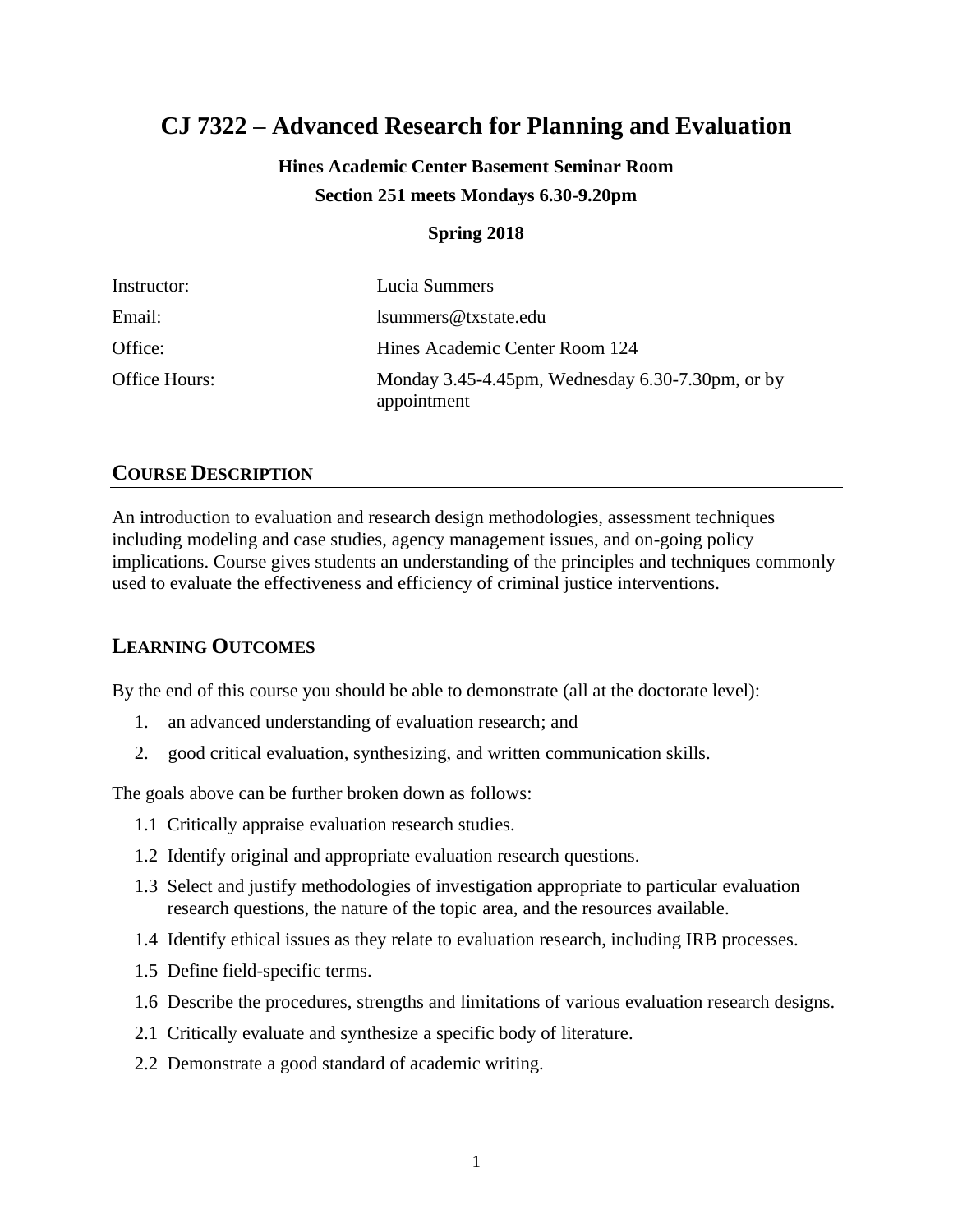This is a *doctoral-level specialist* methods course that requires *general* knowledge about research methods *at the doctoral level*. An assumption will be made that you are familiar with the concepts covered in CJ 7320 Quantitative Research Methods; if you have not taken this course yet, you are strongly encouraged to take CJ 7320 before you take this course. If you took CJ 7320 some time back, you are strongly encouraged to review the material from CJ 7320, so as not to hinder your progress when taking this course. In particular, you should be familiar with the material covered in Shadish et al.'s (2002) text *Experimental and quasi-experimental designs for generalized causal inference.* If you do not have a copy of this book, you should purchase one.

You should also be already familiar with the information provided in the source listed below:

■ Fratello, J., Kapur, T. D., & Chasan, A. (2013). *Measuring success: A guide to becoming an evidence-based practice*. New York: Vera Institute of Justice.

Each session will have a designated reading list. However, rather than going through the main concepts as covered in the textbooks, class time will be mainly used to review published research (related to the topic being discussed) and carrying out practical exercises. You are expected to have learned the material from the relevant designated readings and to actively engage in the inclass exercises and discussions.

### **ASSESSMENT**

As part of this course, you will need to sit two exams, submit one research proposal, and actively participate in class (see below). The details on these forms of assessment are provided in Table 1. Detailed assessment criteria – in the form of assessment rubrics – will provided separately for the research proposal. There will be NO optional assignments for extra credit.

|                 |                                                    | Class part.  | <b>Exams</b>     | Research prop.       |
|-----------------|----------------------------------------------------|--------------|------------------|----------------------|
| <b>Deadline</b> |                                                    | N/A          | Mar $5 /$ Apr 30 | Apr 19               |
|                 | <b>Learning outcomes assessed</b>                  | 10%          | 20% / 25%        | 45%                  |
| 1.1             | Critically appraise evaluation studies.            |              |                  |                      |
| 1.2             | Identify evaluation research questions.            |              |                  | $\blacktriangledown$ |
| 1.3             | Justify methods appropriately.                     |              | $\checkmark$     | $\blacktriangledown$ |
| 1.4             | Identify ethical issues for evaluation.            | $\checkmark$ | $\checkmark$     | $\blacktriangledown$ |
| 1.5             | Define evaluation terms.                           | $\checkmark$ | $\checkmark$     | $\blacktriangledown$ |
| 1.6             | Describe procedures, pros and cons of designs.     |              |                  | $\blacktriangledown$ |
| 2.1             | Critically evaluate and synthesize the literature. |              |                  | $\blacktriangledown$ |
| 2.2             | Good academic writing.                             |              |                  | $\checkmark$         |

|  | Table 1. Overview of course assessment. |
|--|-----------------------------------------|
|  |                                         |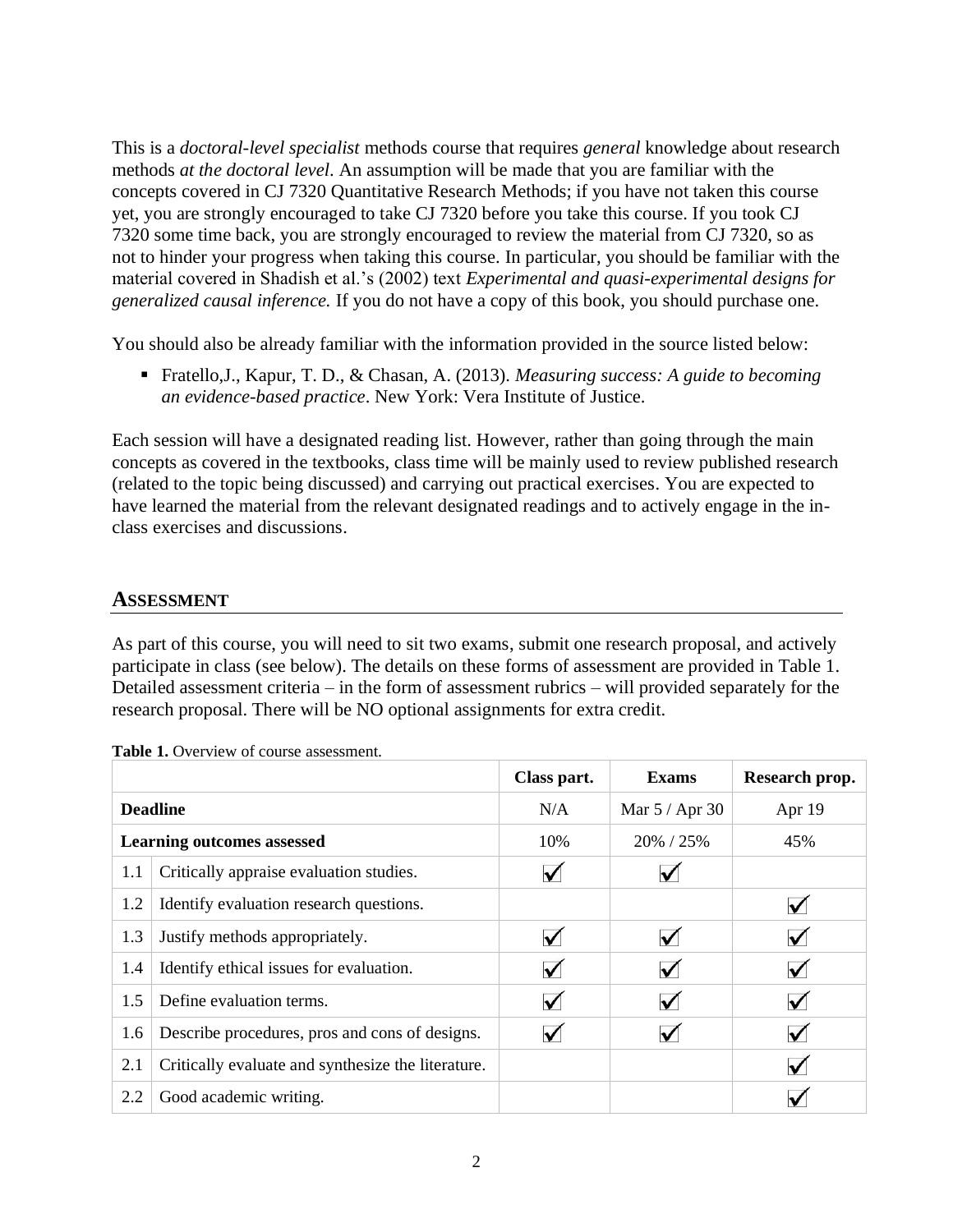### **Class Participation**

This is a seminar-style class and its success depends on your attending class (and remaining there for the duration), adequately preparing for class (i.e., by learning – not just reading! – the designated materials and completing any other tasks set by the instructor), and actively participating – and leading discussions as required – while in class. There will be exercises introduced in class that require no additional preparatory work, while others will require this (e.g., reviewing peer's work in preparation for peer assessment sessions).

Class participation will contribute 10% towards your final course grade.

### **Research Proposal**

You will need to write ONE research proposal, which is due on April 20.

Expectations regarding the content of your proposal will be discussed throughout the semester, and peer assessment sessions will be scheduled for you to receive informal feedback and learn from each other. Please note that the instructor will NOT be providing formal feedback on these drafts, but will rather answer specific questions during class time. If you want to discuss your drafts in more detail, you should make an appointment to see the instructor during office hours.

Research proposal topics (including specific research questions to be answered by the proposed research) will need to be proposed no later than January 26 and officially approved by the instructor no later than February 9. If you fail to meet EITHER of these two deadlines, 10 percentage points will be deducted from your research proposal's final grade.

Your research proposal should be submitted by April 20 at 10am through Turnitin.

Any proposals uploaded later than the date and time specified will receive a ZERO grade. Extensions will only be granted under exceptional circumstances (see above) and evidence of these will be required.

Your research proposal will contribute 45% to your final grade.

You will receive a grade and formal feedback for your proposal within 2-3 weeks of the submission deadline.

Proposals that are indicative of plagiarism (or any other form of violation of the Honor Code) will be investigated as per procedure, and penalties applied if appropriate (see Texas State [University's Honor Code](http://www.txstate.edu/effective/upps/upps-07-10-01.html) and University related Policies section below).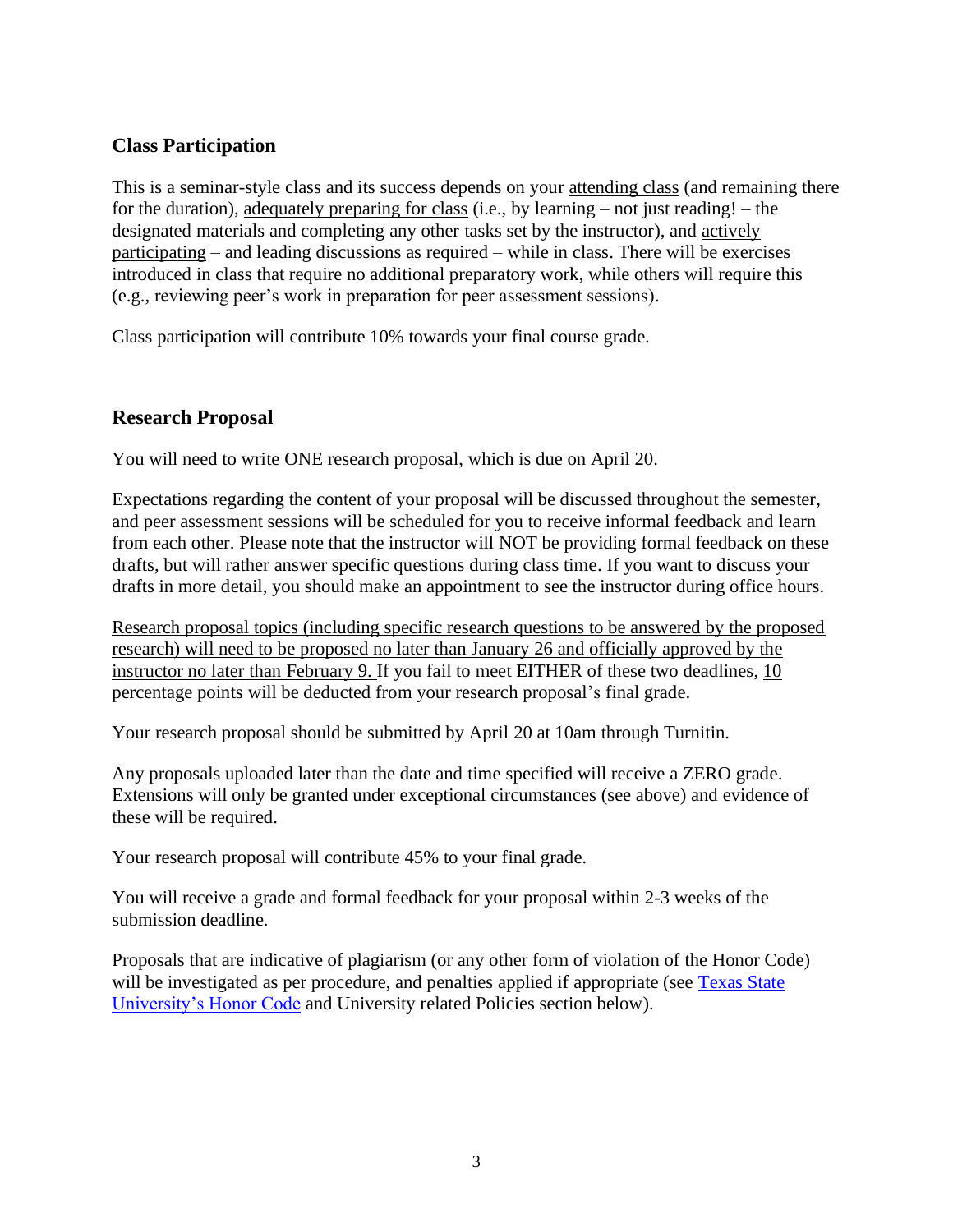## **HOW TO USE TURNITIN**

**If you don't have a Turnitin account yet**, you will need to create one. To do this:

- 1. Go to [www.turnitin.com.](http://www.turnitin.com/)
- 2. Click on **Create Account** at the top of the page.
- 3. Click on **Student**.
- 4. Fill in all the fields. Enter the Class ID and class enrollment password as provided by your instructor (see below).
- 5. You should now see this class listed under the 'All Classes' tab.
- 6. Click on the class title to access the assignments list.
- 7. Click on the Submit button next to the relevant assignment to upload your essay (remember to select the 'Upload single file' from the drop-down menu).

#### **If you already have a Turnitin account**:

- 1. Log into [www.turnitin.com.](http://www.turnitin.com/)
- 2. Click on the "enroll in a Class' tab.
- 3. Enter the Class ID and class enrollment password as provided by your instructor (see below).
- 4. You should now see this class listed under the 'All Classes' tab.
- 5. Click on the class title to access the assignments list.
- 6. Click on the Submit button next to the relevant assignment to upload your essay (remember to select the 'Upload single file' from the drop-down menu).

The Class ID and enrollment key for this course are:

| Class ID:             | 17054270        |
|-----------------------|-----------------|
| Class enrollment key: | <b>CJ7322LS</b> |

More details can be found on [http://www.its.txstate.edu/departments/etc/turnitin.html.](http://www.its.txstate.edu/departments/etc/turnitin.html)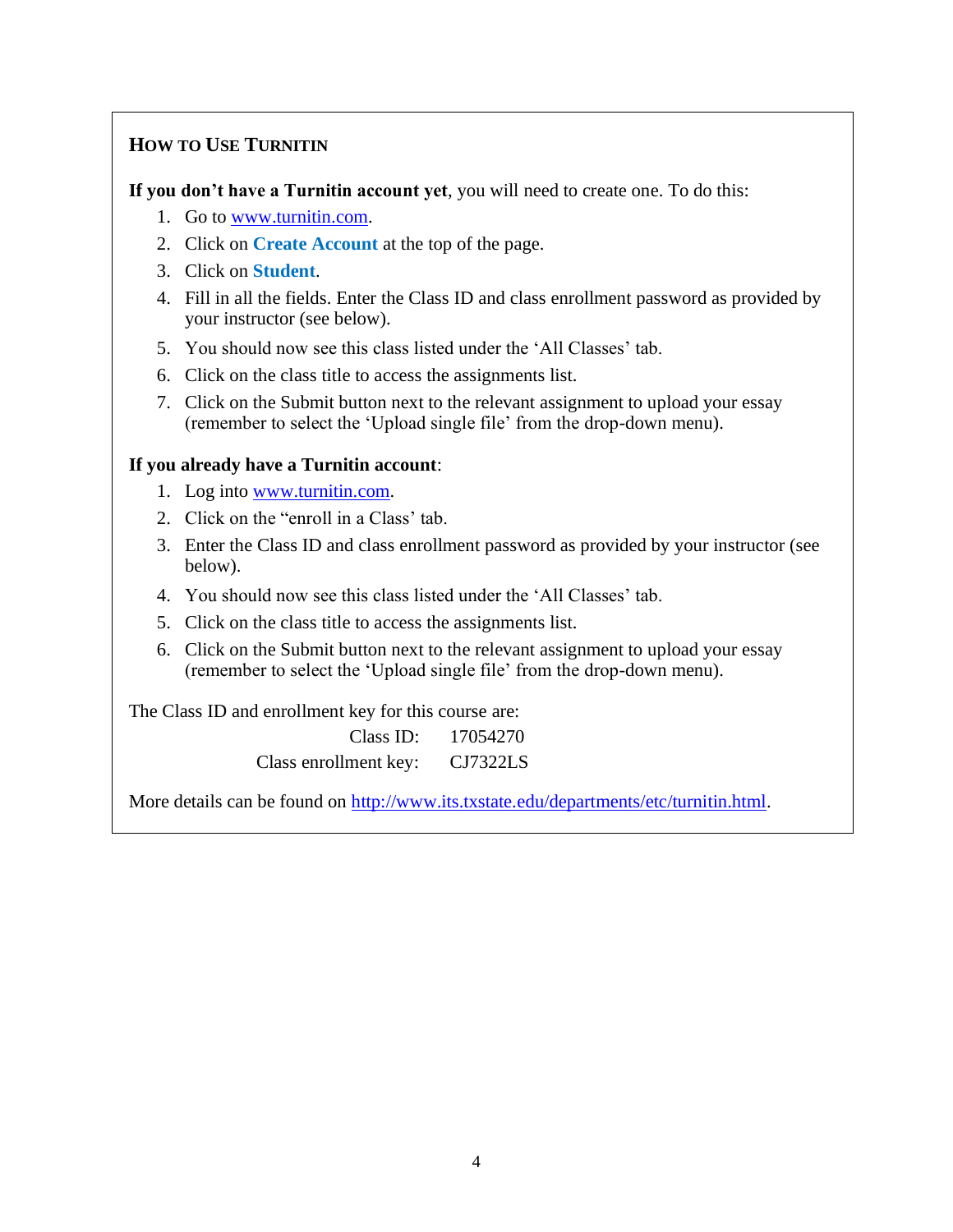### **Exams**

There will be TWO exams, on Monday March 5, and on Monday April 303. The first exam will test your knowledge on the material covered up until the date of the exam; the second exam will be a comprehensive exam and may therefore include questions to any of the material covered throughout the semester. Both will take place in a computer lab (i.e., you will type in, rather than hand-write your answers; room number Hines 101). The exams will be open-book; however, access to the internet will be strictly prohibited (i.e., you can review your materials in both hard copy and electronic form but NOT online materials); any students who are caught accessing the internet during an exam will be the subject of an Honor Code violation investigation.

The format and content of the exams will be discussed closer to the time of the examinations. You will have TWO AND A HALF HOURS to complete each exam.

Late arrivals and no-shows on the date of your exams will automatically receive a ZERO grade and you will NOT be allowed a retake. This penalty may be waived but only when exceptional circumstances can be demonstrated. Exceptional circumstances include sudden illness or an accident. Delays in getting to campus due to heavy traffic, an alarm not going off and the like do NOT constitute exceptional circumstances. If you want to request a penalty waiver, you should email the instructor outlining the extenuating circumstances that apply in your case at your earliest opportunity, and provide her with evidence of such circumstances as requested.

You will receive a grade and formal feedback for your exams within two weeks of the exam date.

Your first exam will contribute 20% to your final grade, and your second (final) exam 25%.

### **READING REQUIREMENTS**

The main textbooks for this course are:

Rossi, P. H.; Lipsey, M. W. & Freeman, H. E. (2004). *Evaluation: A systematic approach*, 7<sup>th</sup> ed. Thousand Oaks, CA: Sage. ISBN-13: 978-0-7619-0894-4

Pawson, R. & Tilley, N. (1997). *Realistic evaluation*. London: Sage. ISBN-13: 978-0761950097

Additional readings are listed on the Class Schedule (see below). You are also required to identify and read additional material relating to the topic that you choose for your evaluation research proposal; evidence of wider reading will be one of the assessment criteria.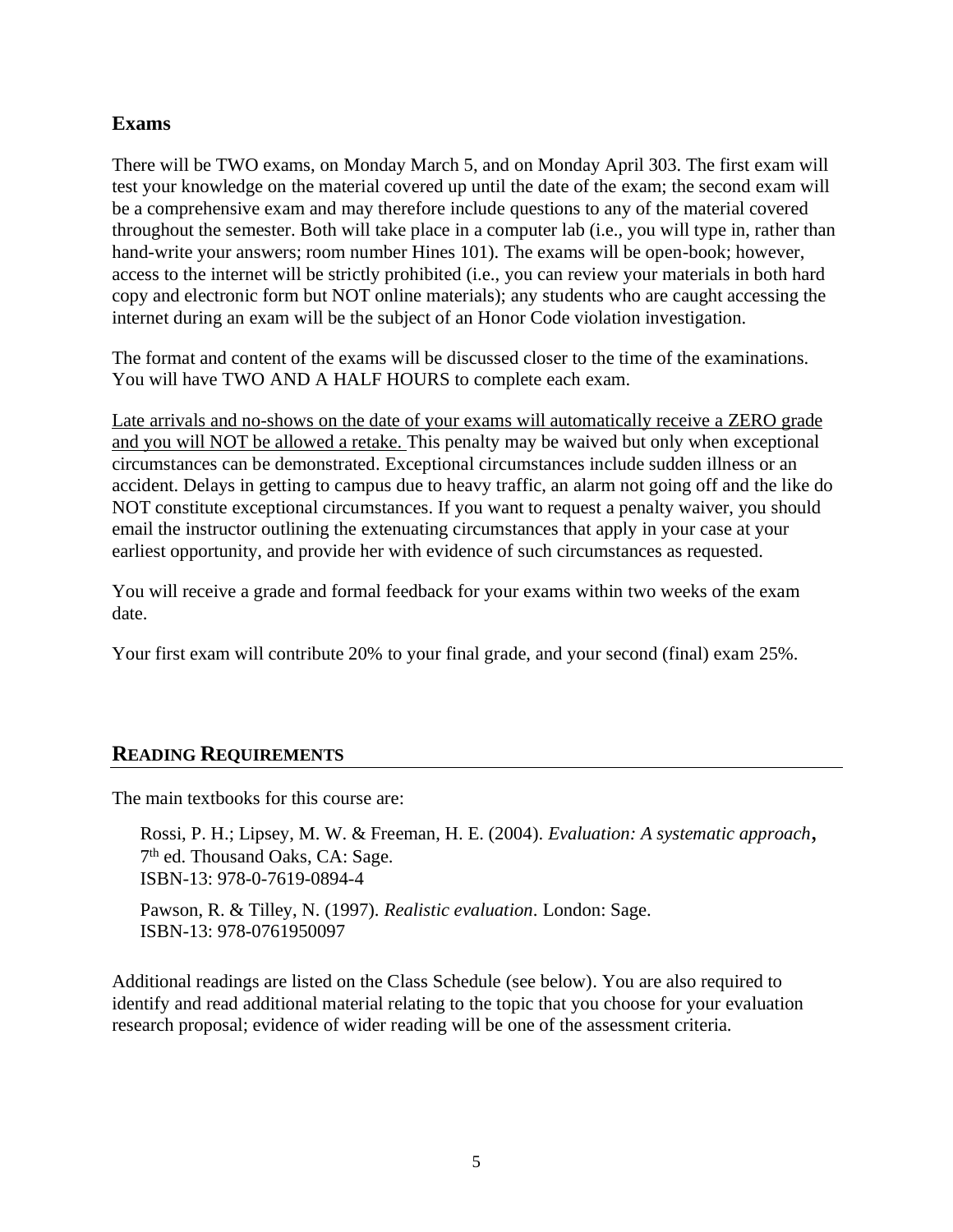# **CLASS SCHEDULE**

| Wk             | <b>Date</b>   | <b>Class topic</b>                                                                                                      | To be completed BEFORE class<br>(Additional readings may be assigned by instructor)                                                                                                                                                                                                                                                                                                                                                                                                                                                                                                                                                                                                                                             | <b>Important dates</b>                                                                             |
|----------------|---------------|-------------------------------------------------------------------------------------------------------------------------|---------------------------------------------------------------------------------------------------------------------------------------------------------------------------------------------------------------------------------------------------------------------------------------------------------------------------------------------------------------------------------------------------------------------------------------------------------------------------------------------------------------------------------------------------------------------------------------------------------------------------------------------------------------------------------------------------------------------------------|----------------------------------------------------------------------------------------------------|
|                | Jan 15        | <b>NO CLASS</b><br><b>MLK Holiday</b>                                                                                   |                                                                                                                                                                                                                                                                                                                                                                                                                                                                                                                                                                                                                                                                                                                                 |                                                                                                    |
| $\overline{2}$ | Jan 22        | Introduction to the<br>course<br>Introduction to<br>evaluation research<br>Research proposal<br>topics (and rationales) | Fratello, J., Kapur, T. D., & Chasan, A. (2013). Measuring success: A<br>guide to becoming an evidence-based practice. New York: Vera Institute<br>of Justice.<br>Rossi et al. $(2004)$ : Chapters 1-3<br>• Pawson & Tilley (1997): Chapter 1<br>• Johnson, S. D., Tilley, T., & Bowers, K. J. (2015). Introducing EMMIE:<br>An evidence rating scale to encourage mixed-method crime prevention<br>synthesis reviews. Journal of Experimental Criminology, 11, 459-473.<br>• McCawley, P. F. (2001). The logic model for program planning and<br>evaluation. Available online: www.cals.uidaho.edu/edcomm/pdf/CIS/CIS1097.pdf                                                                                                  | FRIDAY JAN 26, 10AM<br>Proposal topic proposed                                                     |
| 3              | <b>Jan 29</b> | Outcome evaluation<br>overview<br>Context and moderators                                                                | Rossi et al. $(2004)$ : Chapters 7-10<br>• Pawson & Tilley (1997): Chapter 2 (re: outcome evaluation) and<br>Chapters 3-4 (re: context and moderators)<br>• Campbell, D. T. (1969). Reforms as experiments. American psychologist,<br>24(4), 409-429.<br>Sherman, L. W., Gottfredson, D. C., MacKenzie, D. L., Eck, J., Reuter,<br>P., & Bushway, S. D. (1998). Preventing crime: What works, what<br>doesn't, what's promising. Washington, DC: National Institute of Justice.<br>Shaffer, D. K., & Pratt, T. C. (2009). Meta-analysis, moderators, and<br>$\mathbf{r}$<br>treatment effectiveness: The importance of digging deeper for evidence<br>of program integrity. Journal of Offender Rehabilitation, 48(2), 101-119. |                                                                                                    |
| $\overline{4}$ | Feb 5         | Needs assessment<br>Theory, mechanisms<br>and mediators                                                                 | Rossi et al. $(2004)$ : Chapters 4-5<br>• Pawson & Tilley (1997): Chapters 3-4 (revisit)                                                                                                                                                                                                                                                                                                                                                                                                                                                                                                                                                                                                                                        | FRIDAY FEB 9, 10AM<br>Proposal topic approved<br>Jan $31st$ – last day to drop<br>with full refund |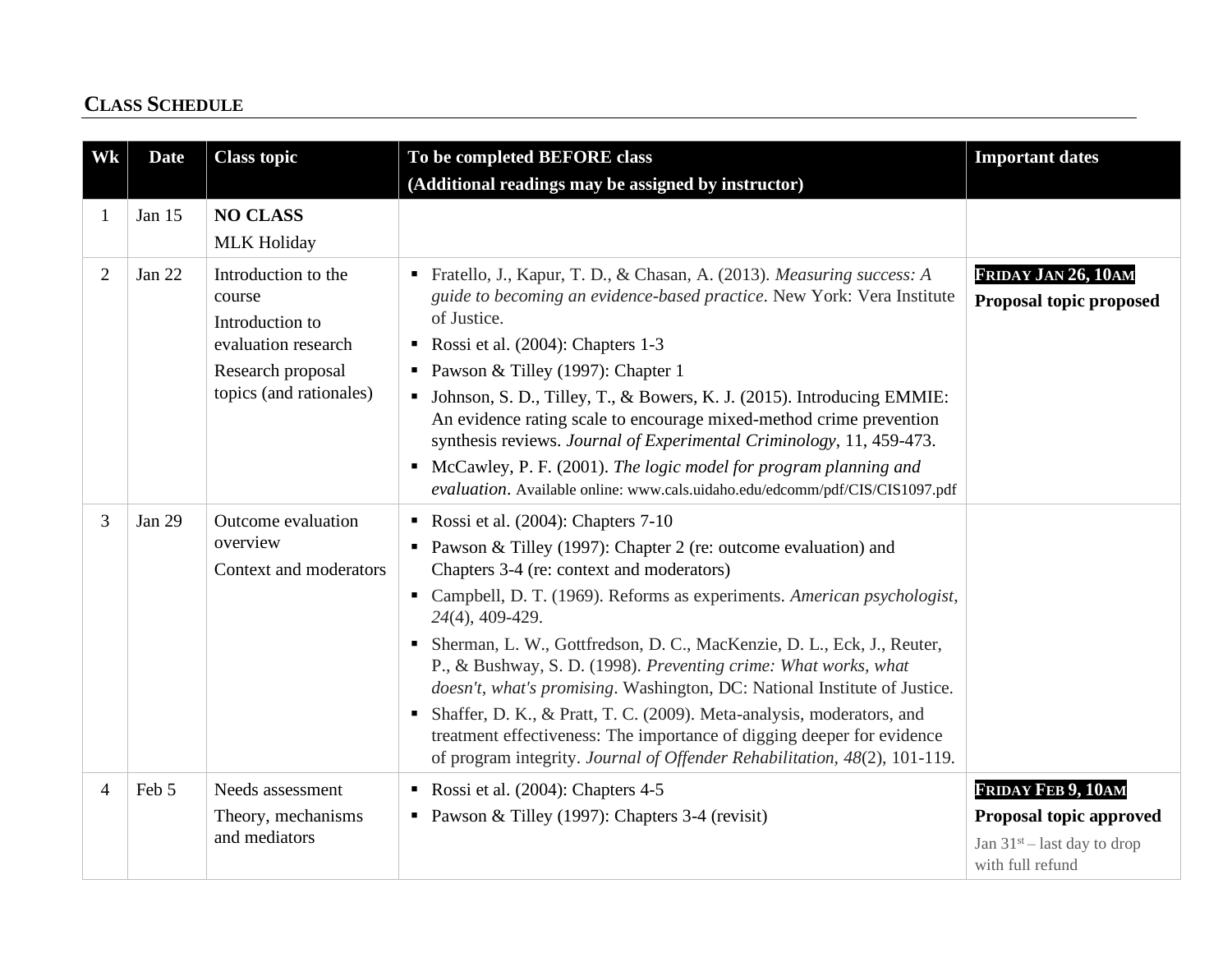| Wk             | <b>Date</b> | <b>Class topic</b>                                                                                                               | To be completed BEFORE class<br>(Additional readings may be assigned by instructor)                                                                                                                                                                                                                                                                                                                                                                                                                                                                                                                                     | <b>Important dates</b>                                                               |
|----------------|-------------|----------------------------------------------------------------------------------------------------------------------------------|-------------------------------------------------------------------------------------------------------------------------------------------------------------------------------------------------------------------------------------------------------------------------------------------------------------------------------------------------------------------------------------------------------------------------------------------------------------------------------------------------------------------------------------------------------------------------------------------------------------------------|--------------------------------------------------------------------------------------|
| 5              | Feb 12      | Implementation and<br>process evaluation                                                                                         | Rossi et al. $(2004)$ : Chapter 6<br>• Pawson & Tilley (1997): Chapter 6<br>• von Kardorff, E. (2004). Qualitative evaluation research. In U. Flick, E.<br>von Kardoff, and I. Steinke (Eds.), A companion to qualitative research<br>(pp. 137-142). London: Sage.<br>Blonigen, D. M., Rodriguez, A. L., Manfredi, L., Nevedal, A., Rosenthal,<br>٠<br>J., McGuire, J. F., Smelson, D., & Timko, C. (2017). Cognitive-<br>behavioral treatments for criminogenic thinking: Barriers and facilitators<br>to implementation Within the Veterans Health Administration.<br>Psychological Services. doi: 10.1037/ser0000128 | FRIDAY FEB 16, 10AM<br><b>Draft background section</b><br>due<br>Submit via Turnitin |
| 6              | Feb 19      | Economic analysis in<br>evaluation<br>MECHANISMS / CONCEPT<br><b>MAP EXERCISE</b><br>PEER ASSESSMENT<br><b>EXERCISE</b>          | Rossi et al. $(2004)$ : Chapter 11<br>• Duwe, G. (2015). An outcome evaluation of a prison work release<br>program: Estimating its effects on recidivism, employment, and cost<br>avoidance. Criminal Justice Policy Review, 26(6), 531-554.                                                                                                                                                                                                                                                                                                                                                                            |                                                                                      |
| $\overline{7}$ | Feb 26      | Ethical and practical<br>issues in evaluation<br>research<br><b>Translational evaluation</b><br>research<br><b>EXAM 1 REVIEW</b> | Rossi et al. $(2004)$ : Chapter 12<br>• Weisburd, D. (2003). Ethical practice and evaluation of interventions in<br>crime and justice: The moral imperative for randomized<br>trials. Evaluation Review, 27(3), 336-354.<br>• Browse through websites www.crimesolutions.gov and<br>http://whatworks.college.police.uk/toolkit/Pages/Toolkit.aspx                                                                                                                                                                                                                                                                       |                                                                                      |
| 8              | Mar 5       | EXAM <sub>1</sub><br>6.30pm in Hines 101                                                                                         |                                                                                                                                                                                                                                                                                                                                                                                                                                                                                                                                                                                                                         |                                                                                      |
| 9              | Mar 12      | <b>NO CLASS</b><br>Spring break                                                                                                  |                                                                                                                                                                                                                                                                                                                                                                                                                                                                                                                                                                                                                         |                                                                                      |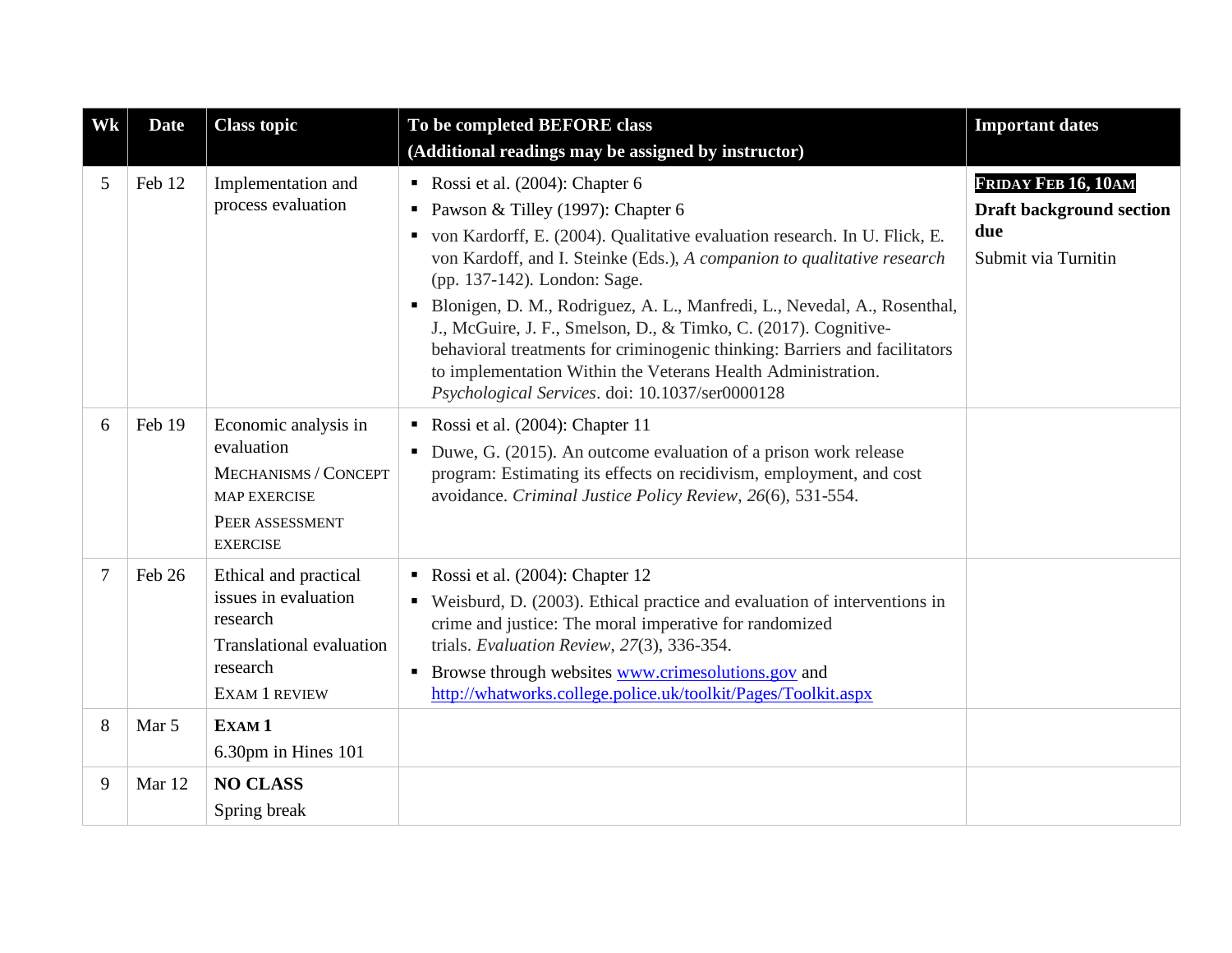| Wk | <b>Date</b> | <b>Class topic</b>                                                                                                | To be completed BEFORE class<br>(Additional readings may be assigned by instructor)                                                                                                                                                                                                                                                                                                                                                                                                                                                                                                                                                                                                                                                                                                                                                                  | <b>Important dates</b>                                                            |
|----|-------------|-------------------------------------------------------------------------------------------------------------------|------------------------------------------------------------------------------------------------------------------------------------------------------------------------------------------------------------------------------------------------------------------------------------------------------------------------------------------------------------------------------------------------------------------------------------------------------------------------------------------------------------------------------------------------------------------------------------------------------------------------------------------------------------------------------------------------------------------------------------------------------------------------------------------------------------------------------------------------------|-----------------------------------------------------------------------------------|
| 10 | Mar 19      | Overview of some<br>analytical approaches<br>Interrupted time series<br>analysis<br>Difference-in-<br>differences | • Hartmann, D. P., Gottman, J. M., Jones, R. R., Gardner, W., Kazdin, A.<br>E., & Vaught, R. S. (1980). Interrupted time-series analysis and its<br>application to behavioral data. Journal of Applied Behavior<br>Analysis, 13(4), 543-559.<br>Chamlin, M. B., & Scott, S. E. (2014). Extending the hours of operation<br>٠.<br>of alcohol serving establishments: An assessment of an innovative<br>strategy to reduce the problems arising from the after-hours consumption<br>of alcohol. Criminal Justice Policy Review, 25(4), 432-449.<br>McKee, D. (2015). An intuitive introduction to difference-in-differences.<br>٠<br>[YouTube video] <sup>1</sup><br>Grogger, J. (2002). The effects of civil gang injunctions on reported<br>٠<br>violent crime: Evidence from Los Angeles County. The Journal of Law<br>and Economics, 45(1), 69-90. | FRIDAY MAR 23, 10AM<br><b>Draft methods section</b><br>due<br>Submit via Turnitin |
| 11 | Mar 26      | ANOVA and its<br>variants<br>PEER ASSESSMENT<br><b>EXERCISE</b>                                                   | • If needed, review these to refresh your knowledge about factorial<br>(multivariate) ANOVA and ANCOVA:<br>- Wadsworth Cengage Learning Factorial ANOVA statistical<br>workshop. $2$<br>- Chapters 14 (Multivariate analysis) and 15 (Analysis of covariance),<br>from Mayers, A. (2013). Introduction to statistics and SPSS in<br>psychology. London: Pearson. <sup>3</sup><br>Gobbett, M. J., & Sellen, J. L. (2014). An evaluation of the HM prison<br>service "Thinking Skills Programme" using psychometric assessments.<br>International Journal of Offender Therapy and Comparative<br>Criminology, 58(4), 454-473.                                                                                                                                                                                                                          | Mar 27 <sup>th</sup> last day to drop class<br>(automatic W deadline)             |

<sup>&</sup>lt;sup>1</sup> Available from:<https://www.youtube.com/watch?v=J7q2H8aB8bQ>

<sup>&</sup>lt;sup>2</sup> Available from [http://www.wadsworth.com/psychology\\_d/templates/student\\_resources/workshops/stat\\_workshp/fact\\_anova/fact\\_anova\\_01.html](http://www.wadsworth.com/psychology_d/templates/student_resources/workshops/stat_workshp/fact_anova/fact_anova_01.html)

<sup>&</sup>lt;sup>3</sup> Available from<http://catalogue.pearsoned.co.uk/assets/hip/gb/uploads/ShowcaseSites/MayersShowcaseSite/detail/sample-chapters/index.html>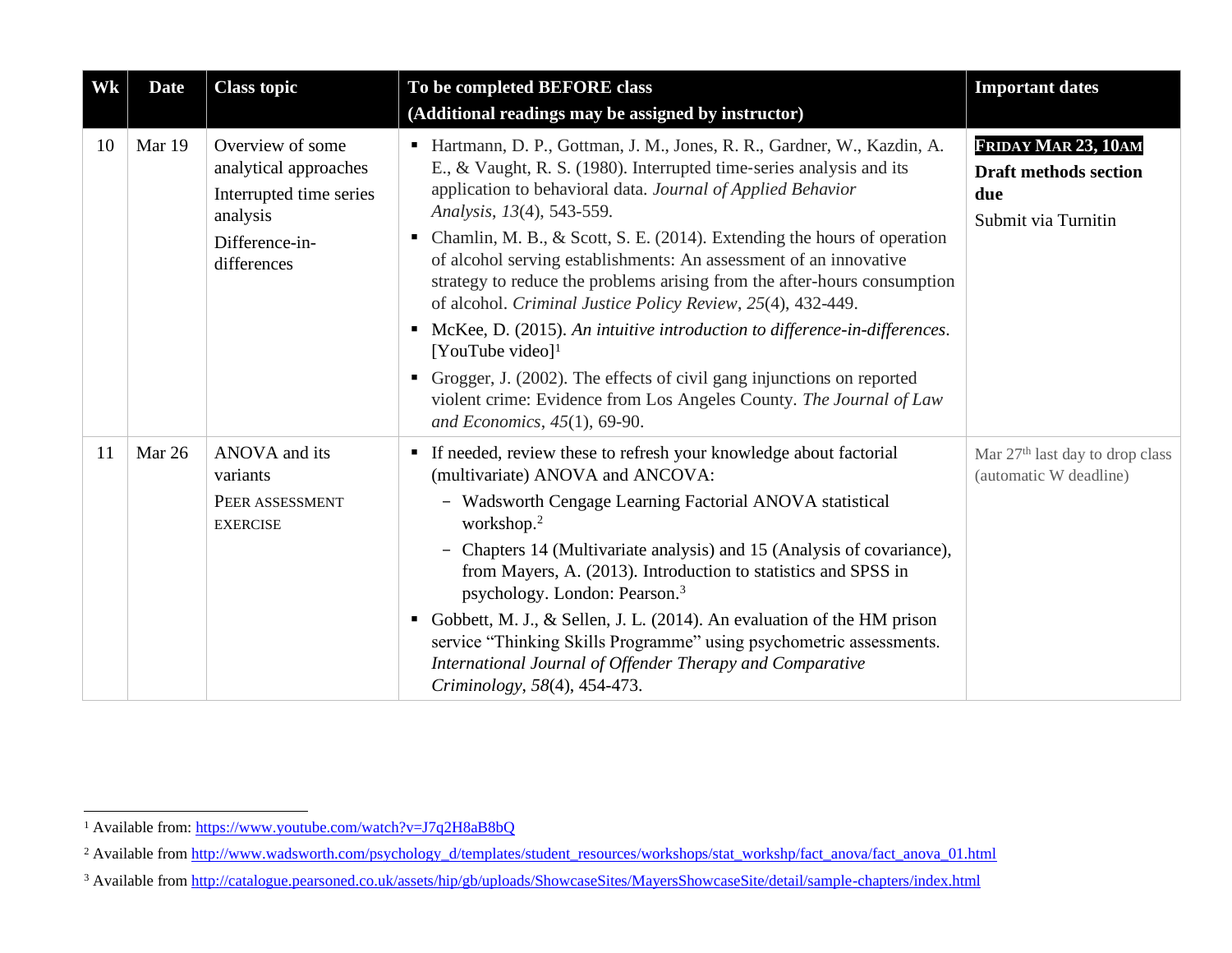| Wk | <b>Date</b> | <b>Class topic</b>                                                | To be completed BEFORE class<br>(Additional readings may be assigned by instructor)                                                                                                                                                                                                                                                                                                                                                                                                                                                                                                                                                                                                                                                                                                                        | <b>Important dates</b>                                                                                          |
|----|-------------|-------------------------------------------------------------------|------------------------------------------------------------------------------------------------------------------------------------------------------------------------------------------------------------------------------------------------------------------------------------------------------------------------------------------------------------------------------------------------------------------------------------------------------------------------------------------------------------------------------------------------------------------------------------------------------------------------------------------------------------------------------------------------------------------------------------------------------------------------------------------------------------|-----------------------------------------------------------------------------------------------------------------|
| 12 | Apr 2       | Survival analysis<br>Propensity score<br>matching                 | • Allison (2010). Survival analysis. In G. R. Hancock, R. O. Mueller, and<br>L. M. Stapleton (Eds.), The reviewer's guide to quantitative methods in<br>the social sciences (pp. 413-424). New York: Routledge. <sup>4</sup><br>• Duwe, G. (2015). The benefits of keeping idle hands busy: An outcome<br>evaluation of a prisoner reentry employment program. Crime &<br>Delinquency, 61(4), 559-586.<br>• Luellen, J. K., Shadish, W. R., & Clark, M. H. (2005). Propensity scores:<br>An introduction and experimental test. Evaluation Review, 29(6), 530-<br>558.<br>Evans, E., Li, L., Urada, D., & Anglin, M. D. (2010). Comparative<br>effectiveness of California's Proposition 36 and drug court programs<br>before and after propensity score matching. Crime & Delinquency, 60(6),<br>909-938. | FRIDAY APR 6, 10AM<br>Draft full proposal due<br>Submit via Turnitin                                            |
| 13 | Apr 9       | Regression<br>discontinuity<br>PEER ASSESSMENT<br><b>EXERCISE</b> | Rhodes, W., & Jalbert, S. K. (2013). Regression discontinuity design in<br>criminal justice evaluation: An introduction and illustration. Evaluation<br>Review, 37(3-4), 239-273.<br>Berk, R., Barnes, G., Ahlman, L., & Kurtz, E. (2010). When second best<br>٠<br>is good enough: a comparison between a true experiment and a<br>regression discontinuity quasi-experiment. Journal of Experimental<br>Criminology, 6(2), 191-208.                                                                                                                                                                                                                                                                                                                                                                      |                                                                                                                 |
| 14 | Apr 16      | <b>NO CLASS</b><br>Individual tutorials                           | There will be no class this week. Instead, each student will meet with the<br>instructor individually for 30-45 minutes to discuss their proposal.                                                                                                                                                                                                                                                                                                                                                                                                                                                                                                                                                                                                                                                         | FRIDAY APR 20, 10AM<br>Proposal due<br>Submit via Turnitin<br>Apr 19th last day to go to zero<br>hours enrolled |
| 15 | Apr 23      | <b>EXAM 2 REVIEW</b>                                              |                                                                                                                                                                                                                                                                                                                                                                                                                                                                                                                                                                                                                                                                                                                                                                                                            |                                                                                                                 |
| 16 | Apr 30      | EXAM <sub>2</sub>                                                 |                                                                                                                                                                                                                                                                                                                                                                                                                                                                                                                                                                                                                                                                                                                                                                                                            |                                                                                                                 |
|    |             | 6.30pm in Hines 101                                               |                                                                                                                                                                                                                                                                                                                                                                                                                                                                                                                                                                                                                                                                                                                                                                                                            |                                                                                                                 |

<sup>4</sup> Available from:<https://pdfs.semanticscholar.org/7ca8/af7fe2f4f8aa219dc7a929de9ef7806e99aa.pdf>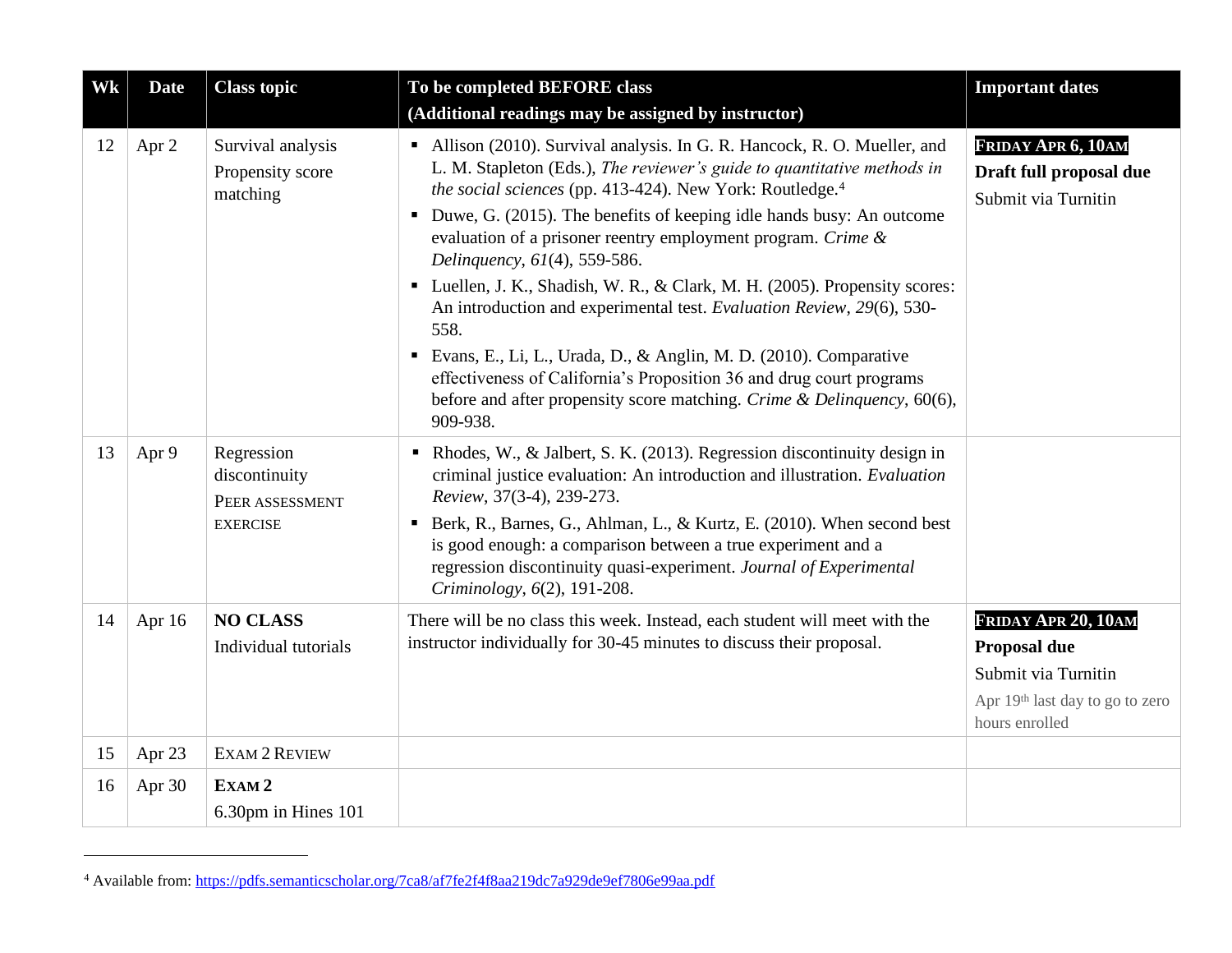# **COURSE RELATED POLICIES**

### **Attendance and Participation**

Students will be required to sign a register at the start of each class. Attendance and punctuality are required. Please do not come in late or leave early as this can be distracting to others.

## **Technology / Electronic Devices**

The use of certain electronic devices is allowed during class, as long as they are being used towards the aims of the course. In other words, you are allowed to use your laptop or iPad to take or access notes, or to perform certain class exercises; you are not permitted to use electronic devices for non-educational purposes (e.g., checking your text messages, playing solitaire). Penalties may be applied if you are caught engaging in this type of behavior, as doing so distracts others. The use of digital recorders may be allowed by arrangement. Students with disabilities will also be able to use specialized equipment by arrangement (more details on this later).

## **Office Hours**

Office hours are available for you to address questions, concerns, and any issues you may wish to discuss about the course. Please do not hesitate to take advantage of this time, especially if you are experiencing difficulties with the course. The sooner we address a problem, the more likely we are to resolve it favorably. If you are unable to meet during the office hours for any reason, please contact me to arrange an appointment outside these hours.

During office hours, I will be in my office and happy to welcome drop-ins, but students who have previously made an appointment will have priority. Outside office hours, I will only see students by prior arrangement.

There is a 24-hour cancellation policy for all appointments. If you make an appointment and fail to turn up, or if you cancel with less than 24 hours' notice for no legitimate reason, this will be recorded. After two such incidences, you will be unable to make any further appointments. You will, however, still be able to drop in during office hours.

If you have any questions about the content or administration of the course, and this can be addressed through email, please consider posting a message in one of the course forums, so that other students can benefit from any resulting discussion.

### **Contact**

Email is the best way to get in touch with either of us as we are not always on campus or available by phone. As a general rule, we will respond to emails within 1-2 business days; if for whatever reason we have no access to email for more than a couple of days, we will let you know in advance.

If you have any questions about the content or administration of the course, and this can be addressed through email, please consider posting a message through TRACS, so that other students can benefit from any resulting discussion.

I often email students with important information, or make announcements through TRACS, which automatically get sent to your TX State email account. It is your responsibility to ensure you regularly check your TX State email account.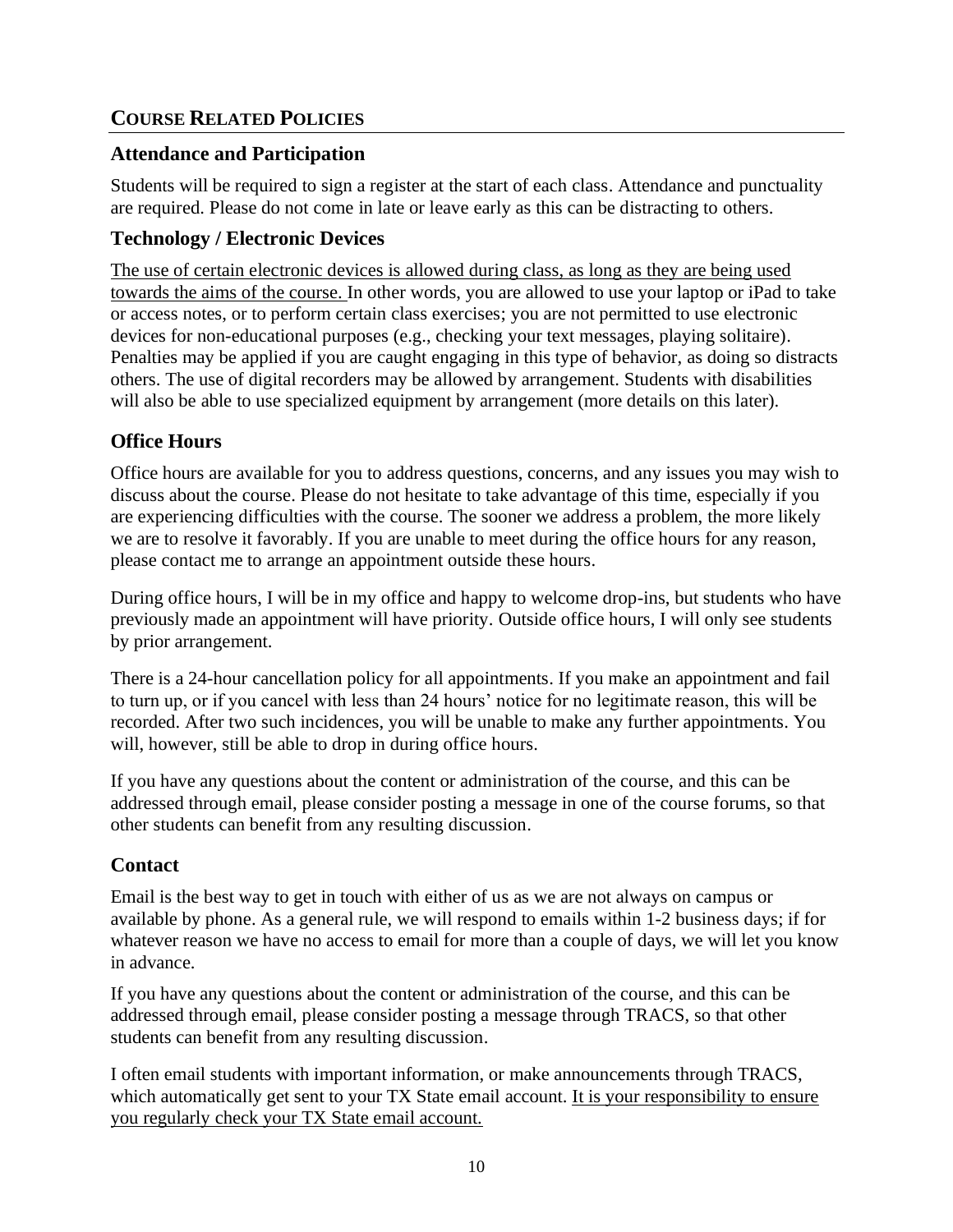## **Academic Honesty Policy**

Submission of any work for a grade for which unauthorized help has been received is termed academic dishonesty and may be grounds for a failing grade in the course. "Unauthorized" is a term used here to designate stealing, copying (with or without permission), or collaboration with other individuals. Students are strongly encouraged to refer to the Texas State student handbook for policies related to academic dishonesty. These policies may be found at http://www.dos.txstate.edu/handbook/rules.html .

# **Honor Code**

(http://www.txstate.edu/effective/upps/upps - 07- 10 - 01.html under attachment I )

As members of a community dedicated to learning, inquiry, and creation, the students, faculty, and administration of our university live by the principles in this Honor Code. These principles require all members of this community to be conscientious, respectful, and honest.

- WE ARE CONSCIENTIOUS. We complete our work on time and make every effort to do it right. We come to class and meetings prepared and are willing to demonstrate it. We hold ourselves to doing what is required, embrace rigor, and shun mediocrity, special requests, and excuses.
- WE ARE RESPECTFUL. We act civilly toward one another and we cooperate with each other. We will strive to create an environment in which people respect and listen to one another, speaking when appropriate, and permitting other people to participate and express their views.
- WE ARE HONEST. We do our own work and are honest with one another in all matters. We understand how various acts of dishonesty, like plagiarizing, falsifying data, and giving or receiving assistance to which one is not entitled, conflict as much with academic achievement as with the values of honesty and integrity.
- THE PLEDGE FOR STUDENTS. Students at our university recognize that, to insure honest conduct, more is needed than an expectation of academic honesty, and we therefore adopt the practice of affixing the following pledge of honesty to the work we submit for evaluation:

*I pledge to uphold the principles of honesty and responsibility at our university.*

THE PLEDGE FOR FACULTY AND ADMINISTRATION. Faculty at our university recognize that the students have rights when accused of academic dishonesty and will inform the accused of their rights of appeal laid out in the student handbook and inform them of the process that will take place:

*I recognize students' rights and pledge to uphold the principles of honesty and responsibility at our university.*

ADDRESSING ACTS OF DISHONESTY. Students accused of dishonest conduct may have their cases heard by the faculty member. The student may also appeal the faculty member's decision to the Honor Code Council. Students and faculty will have the option of having an advocate present to insure their rights. Possible actions that may be taken range from exoneration to expulsion.